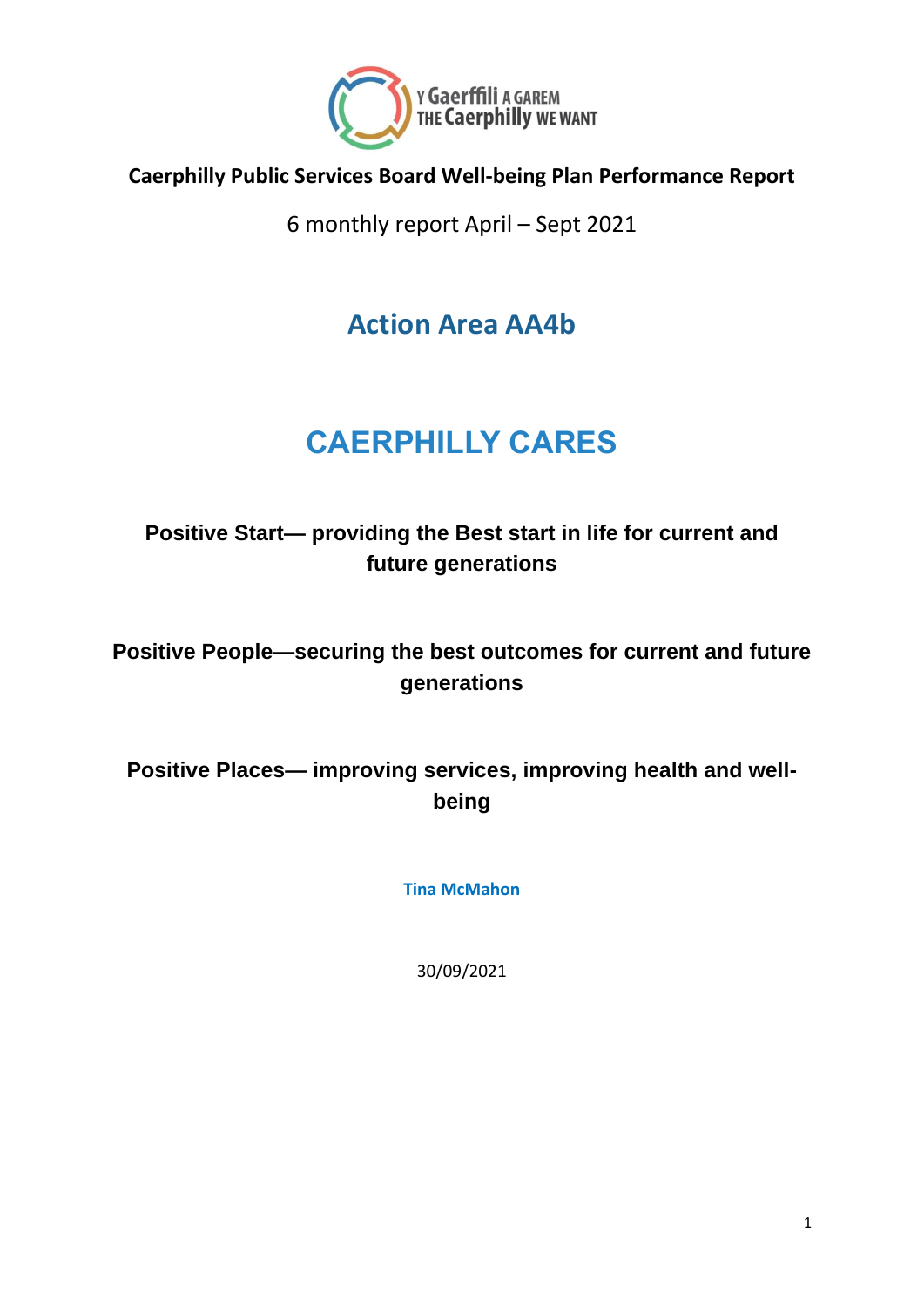

#### **Performance Levels**

| Performance measures where identifiable                                                                                                                               | Is there a risk<br>this will not<br>be achieved? |
|-----------------------------------------------------------------------------------------------------------------------------------------------------------------------|--------------------------------------------------|
| Strengthening relationships and connections between residents, and between<br>residents and agencies.                                                                 | No.                                              |
| Mobilising and empowering residents to become self-organising and active.                                                                                             | No.                                              |
| Map all community groups and support currently available                                                                                                              | No.                                              |
| Create a mechanism for sharing best practice and increased community<br>participation for residents.                                                                  | No.                                              |
| Develop the process mapping internally and across external partners, then<br>establish the monitoring and evaluation framework including customer journey<br>mapping. | No.                                              |

| <b>Quantifiable measures</b>                                                                                           | Is there a risk<br>this will not<br>be achieved? |
|------------------------------------------------------------------------------------------------------------------------|--------------------------------------------------|
| Satisfaction levels/positive outcomes %                                                                                | No.                                              |
| Number of successful case studies / positive journeys                                                                  | No.                                              |
| Lessons learned identified and continuous improvement – linked to exit surveys                                         | No.                                              |
| 80% of engaged community groups trained in safeguarding, coproduction,<br>community involvement etc. within first year | No                                               |
| Number of new community groups supported to become established                                                         | No                                               |
| Service responds to most common barriers via calls/customer journey                                                    | No                                               |
| Respond to evaluation of first 12 months delivery                                                                      | No                                               |
| Successful process mapping achieved in establishing CC service (successful<br>partnership with transformation)         | No                                               |
| Within the first 12 months, XX% of residents are aware of the 'Caerphilly Cares'<br>service                            | No                                               |
| Successful launch on 6th April 2021                                                                                    | No                                               |
| Extent of awareness raising – internally and partners/community groups –<br>networking opportunities                   | No                                               |

#### **Evidence**

| <b>Priority</b>                                          | Comment                                                                                                                                                                                                           |
|----------------------------------------------------------|-------------------------------------------------------------------------------------------------------------------------------------------------------------------------------------------------------------------|
| Satisfaction levels/positive outcomes %                  | Online MS Forms survey customised and designed<br>to meet service delivery. Form to go live Q3.                                                                                                                   |
| Number of successful case studies /<br>positive journeys | A dozen successful case studies have been<br>provided to demonstrate the level of support the<br>service has provided to residents. These are<br>available on request. Full figures to be provided April<br>2022. |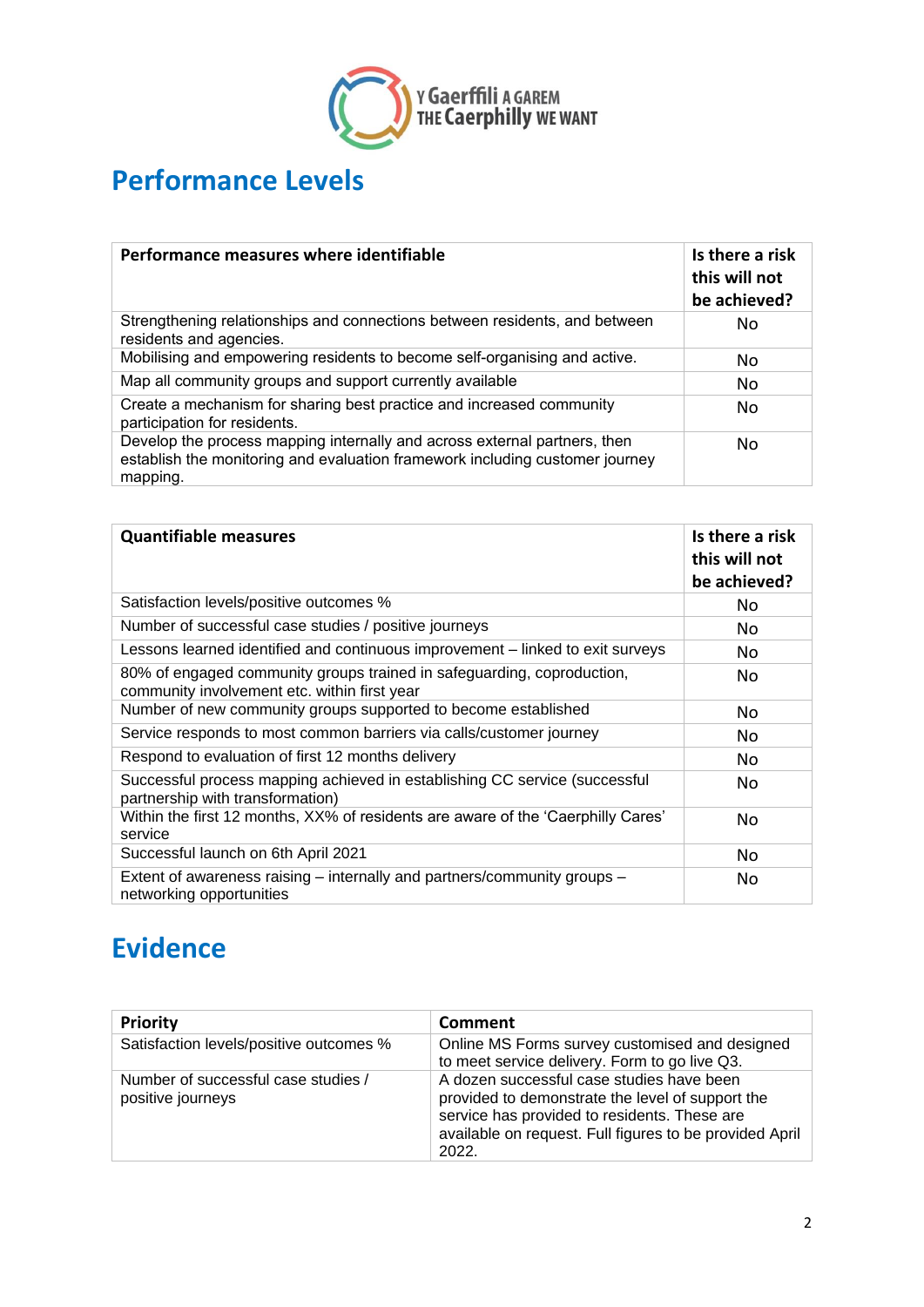

| Lessons learned identified and continuous<br>improvement - linked to exit surveys                                         | Service delivery continuing to evolve to meet<br>customer needs and ongoing developments through<br>the pandemic. First 12-month review will take place<br>April 2022 alongside customer survey evidence.                                                                                                                   |
|---------------------------------------------------------------------------------------------------------------------------|-----------------------------------------------------------------------------------------------------------------------------------------------------------------------------------------------------------------------------------------------------------------------------------------------------------------------------|
| 80% of engaged community groups trained<br>in safeguarding, coproduction, community<br>involvement etc. within first year | Delivery has commenced but has been restricted<br>due to the pandemic. Full annual figures to be<br>provided April 2022.                                                                                                                                                                                                    |
| Number of new community groups<br>supported to become established                                                         | 4 new groups established to date. Additional support<br>is being offered to groups to enable them to apply for<br>grants such as the Community Empowerment Fund<br>and the Food Insecurity/Poverty grants. Several<br>groups are receiving additional support to ensure<br>they can remain operational during the pandemic. |
| Service responds to most common barriers<br>via calls/customer journey                                                    | Service delivery continuing to evolve to meet<br>customer needs and ongoing developments through<br>the pandemic. The level of Mental Health support<br>services for residents is currently an ongoing<br>concern that the service has identified and will<br>continue to work with across partners.                        |
| Respond to evaluation of first 12 months<br>delivery                                                                      | April 2022                                                                                                                                                                                                                                                                                                                  |
| Successful process mapping achieved in<br>establishing CC service (successful<br>partnership with transformation)         | Process mapping within CCBC has taken place and<br>is continuing over the first year with additional<br>visioning and planning workshops with partners.                                                                                                                                                                     |
| Within the first 12 months, XX% of<br>residents are aware of the 'Caerphilly<br>Cares' service                            | April 2022                                                                                                                                                                                                                                                                                                                  |
| Successful launch on 6th April 2021                                                                                       | Launch successfully carried out throughout April/May<br>2021 inclusive of several member seminars, social<br>media releases and cross-team information sessions<br>and workshops.                                                                                                                                           |
| Extent of awareness raising - internally and<br>partners/community groups - networking<br>opportunities                   | Cross-team meetings and workshops ongoing<br>alongside information sessions with partnership<br>organisations such as Community Connectors,<br>Housing, Tenancy Support, Benefits, Council Tax,<br>50+ Forum and the Older People teams.                                                                                    |

## **Key Tasks**

| <b>Ref</b> | Task                                                                                                                                                                  | <b>Progress</b>                                                                                                                                                                                                                                                            |
|------------|-----------------------------------------------------------------------------------------------------------------------------------------------------------------------|----------------------------------------------------------------------------------------------------------------------------------------------------------------------------------------------------------------------------------------------------------------------------|
| A          | Establishing an appropriate customer<br>journey measurement                                                                                                           | Ongoing alongside the development of an<br>appropriate Abavus tool to capture the level of<br>intervention required for each customer. Due to<br>the ongoing changes to delivery in responding to<br>customer needs, this will be completed within the<br>first 12-months. |
| B          | Establish panel of community<br>volunteers - exploring training and<br>development needs - first six months<br>(training to then be completed within<br>12-18 months) | Currently working with IWNs and existing<br>volunteers (through the Buddy Scheme etc.) to<br>establish an appropriate panel.                                                                                                                                               |
|            | Develop tool to measure impact for<br>individuals - in partnership with Public<br>Health Wales + community insight                                                    | Ongoing.                                                                                                                                                                                                                                                                   |